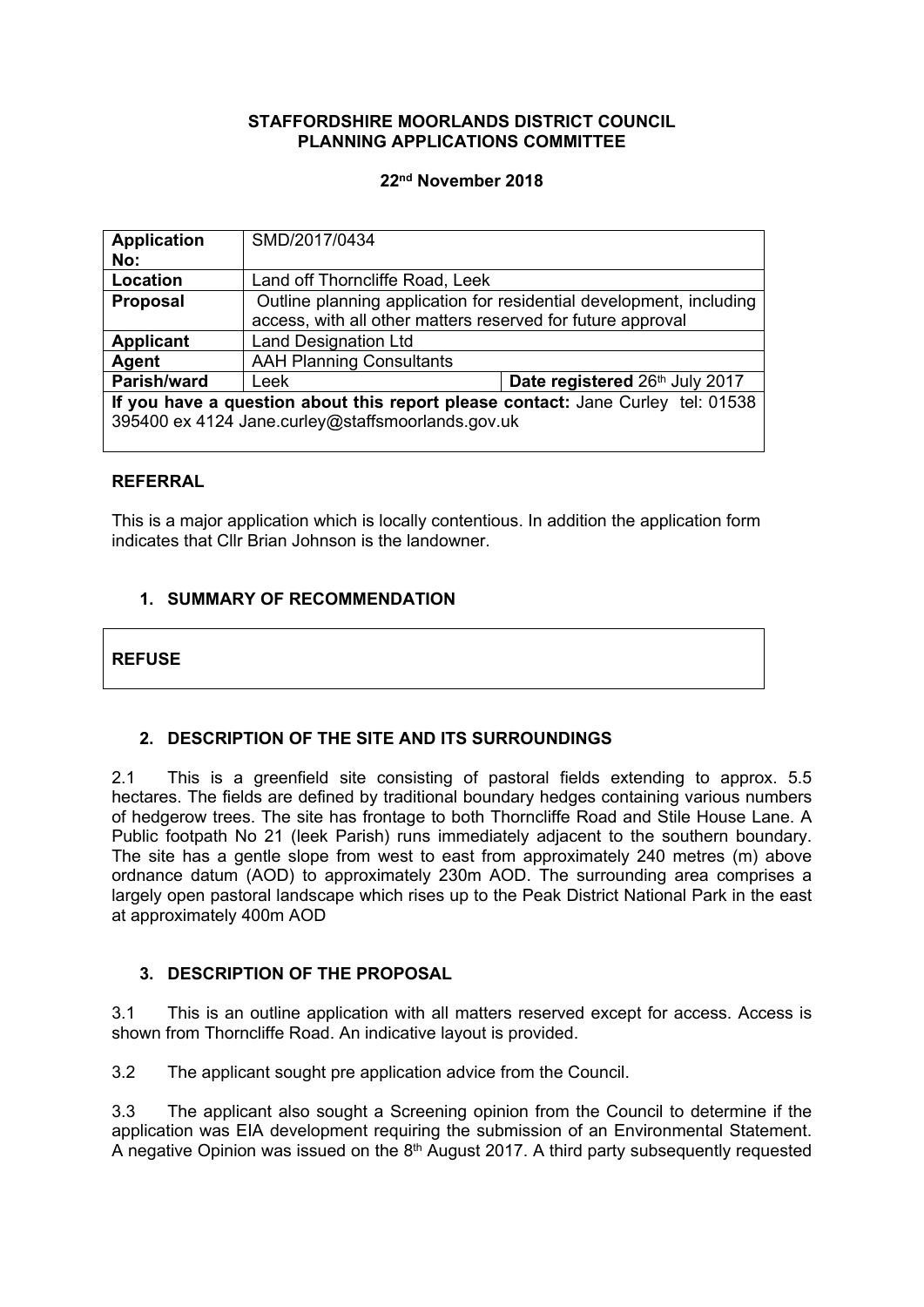a Screening opinion directly from the Secretary of State. This also came back negative and is dated 26th September 2017 (ref SMD/2017/0491).

3.4 The application is accompanied by the following which Members are encouraged to read ahead of the meeting

Contamination Report Transport assessment Bat survey Ecology report Arboricultural Report Combined DAS and Heritage report Interim Travel Plan Landscape and Visual Impact Assessment Flood Risk and Surface Water assessment Affordable Housing Statement Draft heads of Terms

### **Amended information**

During the processing of the application a number of further documents have been received in response to Officer and consultee comments as follows:-

October 2017

23/10/17 Revised Transport Assessment 23/10/17 Minerals Desktop Study

December 2017

14/12/17 Air Quality Assessment

14/12/17 Landscape and Visual Review

14/12/17 Housing Supply and Review of sites in Leek including a sustainability appraisal for the application site

March 2018

21/3/18 Further Revised Transport Assessment

April 2018<br>3/4/18

Second Landscape and Visual Review - further Viewpoints and Landscape Visual **Effects** 

#### October 2018

5/10/18 Transport Assessment and Appendices ,

5/10/18 Air Quality Impact Assessment (based upon the revised Transport Assessment)

5/10/18 Third Landscape and Visual Review - Visuals that show the viewpoints from locations ARB 04 & ARB 05 as specified in the Landscape Officer's comments.

3.5 All documents have been made available on the Councils web site and relevant consultees consulted. Given the substantive nature of the first Revised Transport Assessment (submitted 23/10/17) the Council undertook further publicity on this in November 2017. Further comments received as a result are summarised in the Representation section below. All documents are assessed in the Officer comment section below.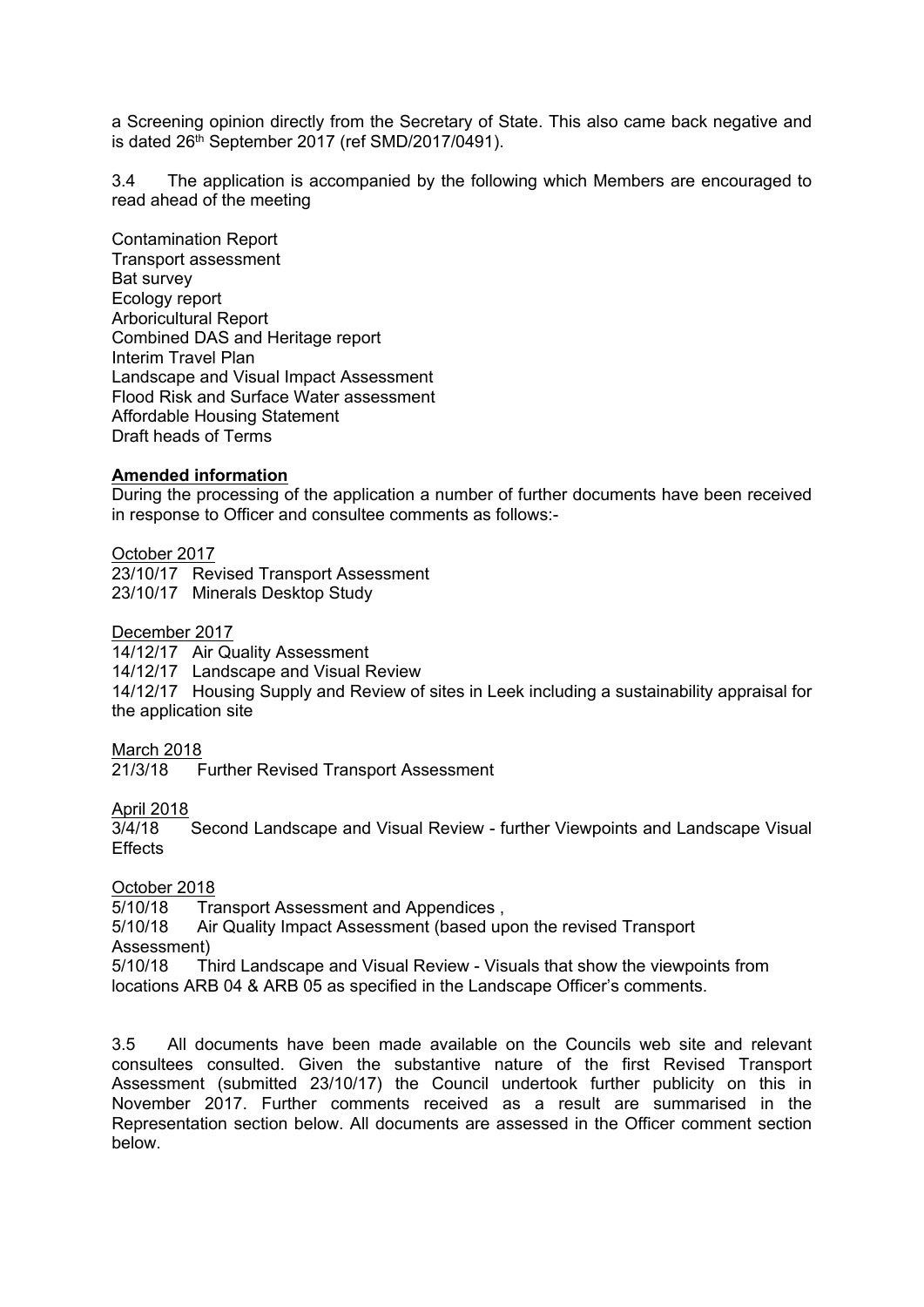## **4. RELEVANT PLANNING HISTORY**

4.1 None recorded

## **5. PLANNING POLICIES RELEVANT TO THE DECISION**

5.1 The Development Plan comprises of:

- Saved Local Plan Proposals Map / Settlement Boundaries (adopted 1998).
- Core Strategy Development Plan Document (adopted March 2014)

## Staffordshire Moorlands Local Plan (1998)

5.2 Development boundaries within the 1998 Adopted Local Plan are still in force until such time as they are reviewed and adopted through the site allocations process. Following consultation last year a Preferred Options Site Allocation DPD is currently out for consultation.

## Adopted Staffordshire Moorlands Core Strategy DPD (26<sup>th</sup> March 2014)

5.3 The following Core Strategy policies are relevant to the application:-

- **SS1 Development Principles**
- **SS1a Presumption in Favour of Sustainable Development**
- **SD1 Sustainable Use of Resources**
- **SD3 Carbon-saving Measures in Development**
- SD4 Pollution and Flood Risk<br>• SS6C Rural area strategy
- SS6C Rural area strategy
- **DC1 Design Considerations**
- **DC2** Heritage
- **C1 Creating Sustainable Communities**
- **NE1 Biodiversity and Geological Resources**
- **T1 Development and Sustainable Transport**
- **T2 Other Sustainable Transport Measures**

### Local Plan process

- 5.4 The Council agreed to publish the Local Plan Submission Version for representations in February 2018. At this point, the Council agreed that the Local Plan was "sound". Formal representations were then invited from residents, businesses and other stakeholders to provide them with the opportunity to support or challenge the soundness or legal compliance of the Local Plan. This stage in the process followed three previous public consultations since 2015 which had informed the preparation of the Local Plan alongside a comprehensive evidence base.
- 5.5 In June 2018, the Council subsequently agreed to submit the Local Plan Submission Version to the Secretary of State for examination. An examination in public will now be held this Autumn in order to determine whether the Local Plan is sound and legally compliant. Subject to the findings of the appointed inspector, the Local Plan is expected to be adopted in the Spring of 2019. At his point, it will supersede the adopted Core Strategy and become part of the statutory development plan for the District.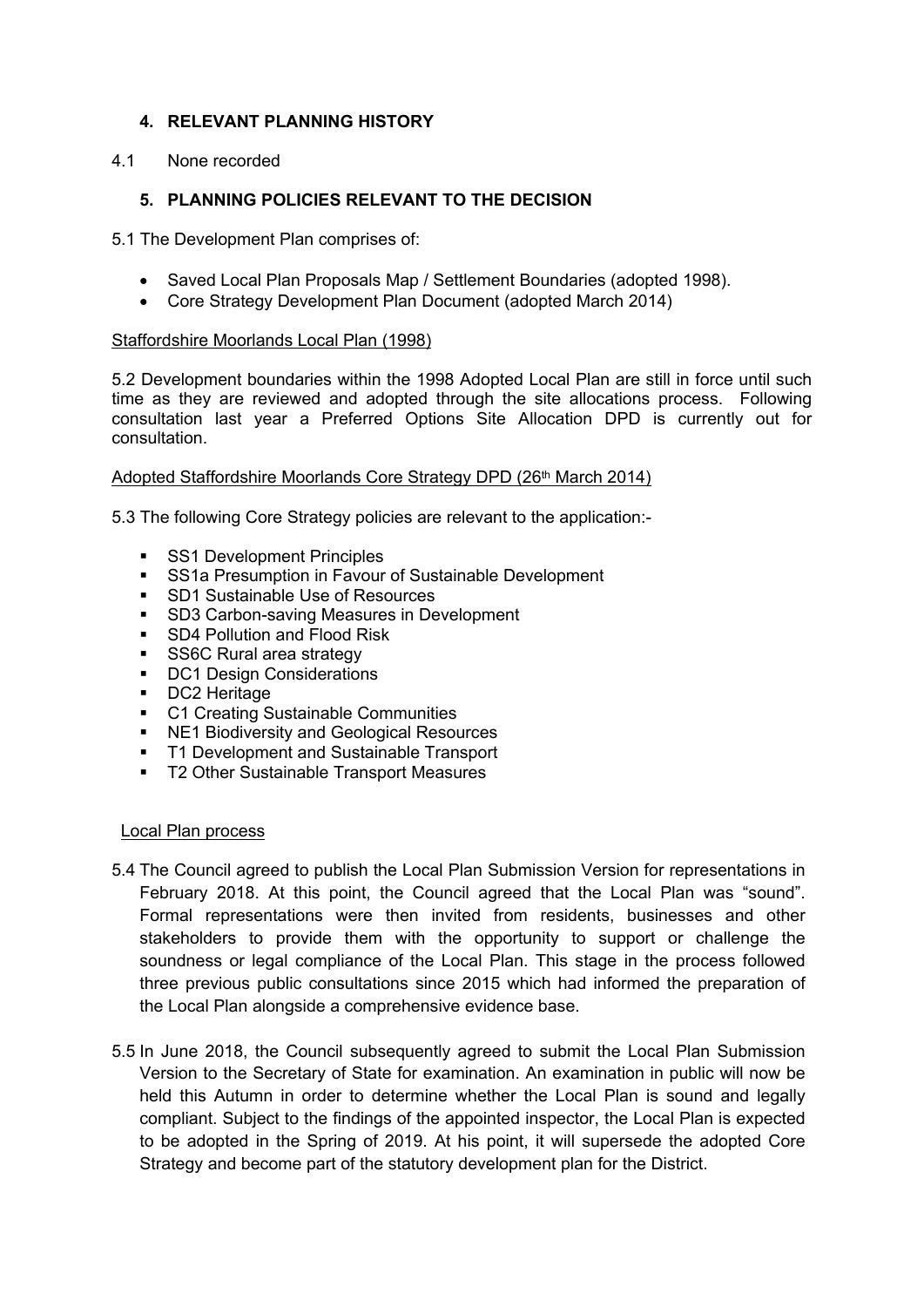- 5.6 In this context, the Council's position on the weight to be given to the policies contained in the Local Plan Submission Version in terms of the three criteria set out in Paragraph 48 of the NPPF is as follows:
- The stage of preparation the Local Plan is now at an advanced stage of preparation as the Council has submitted it to the SoS for examination
- The extent to which there are unresolved objections to relevant policies this varies depending on the policy in question. The Officer Comments section of this report identifies the level of outstanding objections to each policy and recommends the amount of weight to be given to them at this stage in the process
- The degree of consistency of policies with the NPPF given that the Council has submitted a Local Plan that it considers to be sound, all policies are deemed to be consistent with the NPPF.

## Emerging Policies

The following policies are considered to be relevant to this application: Policy SS1 Development Principles Policy 1a Presumption in favour of sustainable development SS2 Settlement Hierarchy Policy H1 New Housing Development Policy DC2 Historic Environment

National Planning Policy NPPF

National Planning Policy Guidance

# **6 CONSULTATIONS CARRIED OUT**

Press Notice expiry date: 27/09/17 Site Notice expiry date: 12/09/17 Local residents have been notified by letter.

177 letters of objection have been received from individuals and agents raising the following main issues:-

- Site is greenfield
- Will result in sprawl
- Should be using brownfield land not sites like this
- Roads are not suitable for additional traffic from the development
- Development will have an adverse impact on wildlife and natural flora
- It will be an eyesore on the landscape
- Increased pollution
- This is a gateway to the Peak District National Park
- This site is not identified in the Local Plan
- Increased risk of flooding
- Adverse visual impact
- It would adversely and irreversibly change the character of the area
- Will not deliver sustainable development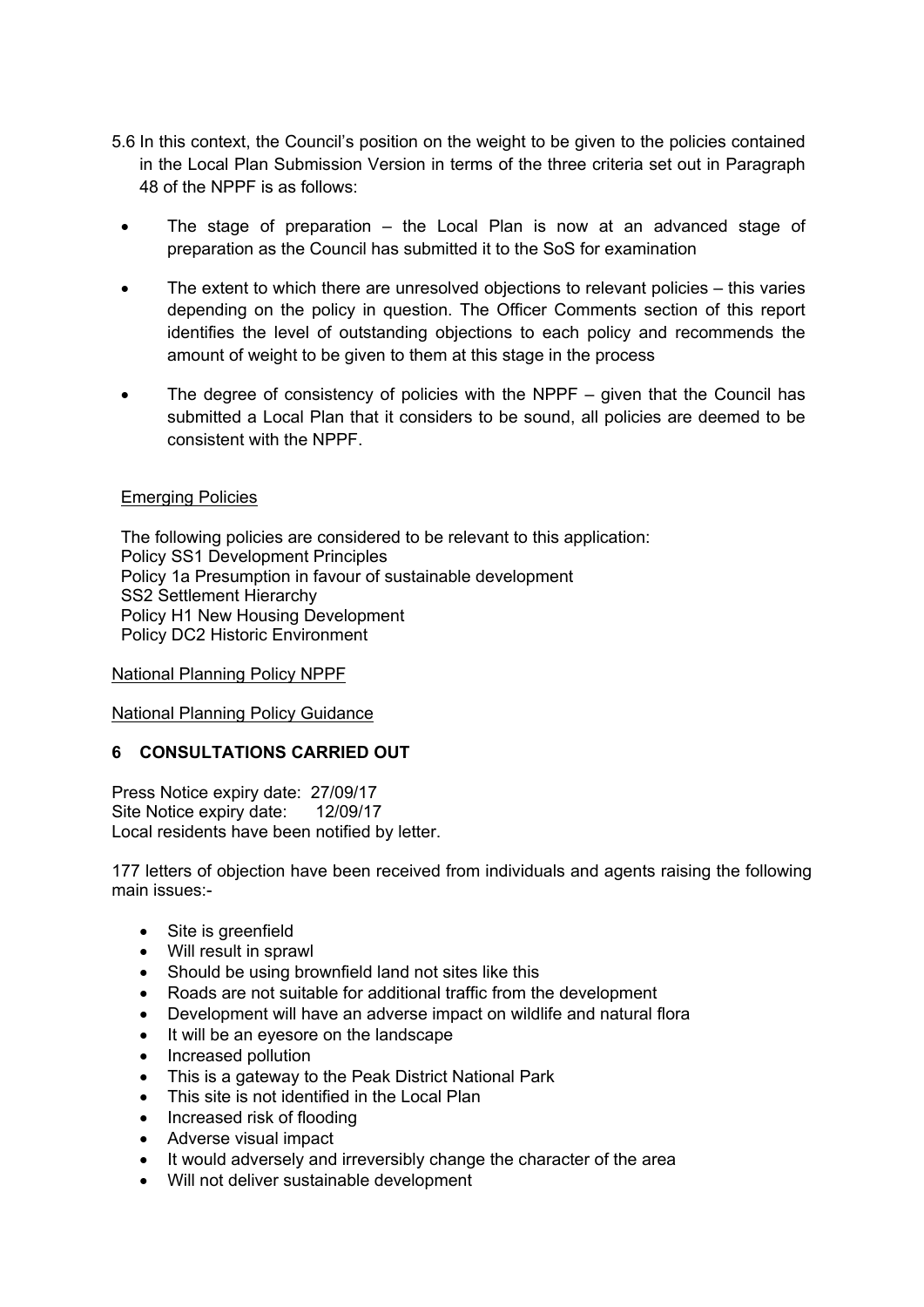- The lack of a 5 year supply does not mean that all other polices have to be put to one side
- Seen in the context of The Roaches and Morridge Edge tourist/visitor attractions

One letter of **Support** received

| <b>Consultee</b>                     | <b>Comment</b>                                                                                                                                                                                                                                                                                                                                                                                                                                                                                                                                                                                                                                                                                                                                                                                                                                                                                                                                                                                                                                                                                                                                                                                                                                                                                                                                                                              | <b>Officer response</b> |
|--------------------------------------|---------------------------------------------------------------------------------------------------------------------------------------------------------------------------------------------------------------------------------------------------------------------------------------------------------------------------------------------------------------------------------------------------------------------------------------------------------------------------------------------------------------------------------------------------------------------------------------------------------------------------------------------------------------------------------------------------------------------------------------------------------------------------------------------------------------------------------------------------------------------------------------------------------------------------------------------------------------------------------------------------------------------------------------------------------------------------------------------------------------------------------------------------------------------------------------------------------------------------------------------------------------------------------------------------------------------------------------------------------------------------------------------|-------------------------|
| Town<br>Leek<br>Council              | refusal.<br>Recommend<br><b>Express</b><br>concerns regarding vehicle access<br>and capacity from Thorncliffe Road;<br>visually intrusive development and will<br>spoil the visual amenity of this<br>exceptionally beautiful site                                                                                                                                                                                                                                                                                                                                                                                                                                                                                                                                                                                                                                                                                                                                                                                                                                                                                                                                                                                                                                                                                                                                                          |                         |
| Tittesworth<br><b>Parish Council</b> | The development is unwarranted and<br>not needed:<br>The application site is not in the<br>proposed local plan or preferred site<br>options;<br>The proposed development would be<br>visually and environmentally intrusive<br>to the broad open views and the<br>uninterrupted open character of this<br>historic and highly valued landscape<br>which is of vital importance to the<br>identity, personality and character of<br>Leek and the Staffordshire Moorlands;<br>The highway infrastructure could not<br>support such a development, the<br>roads are too narrow to safely support<br>a large increase in traffic and the<br>junction with the Buxton Road (A53)<br>has reduced visibility with oncoming<br>traffic approaching at speed;<br>Without substantial investment there<br>is the potential for surface water to<br>cause local flooding;<br>Local utilities provision is inadequate<br>is no gas or mains<br>and there<br>drainage;<br>provision, schools,<br>Local service<br>doctors, transport<br>already<br>are<br>stretched to capacity;<br>The potential for noise and light<br>pollution;<br>The erosion of the boundary and<br>distinction between Leek and its<br>adjacent small communities.<br>We urge that this application<br>is.<br>refused in the interests<br>of the<br>community and of the long term future<br>and character for which this special |                         |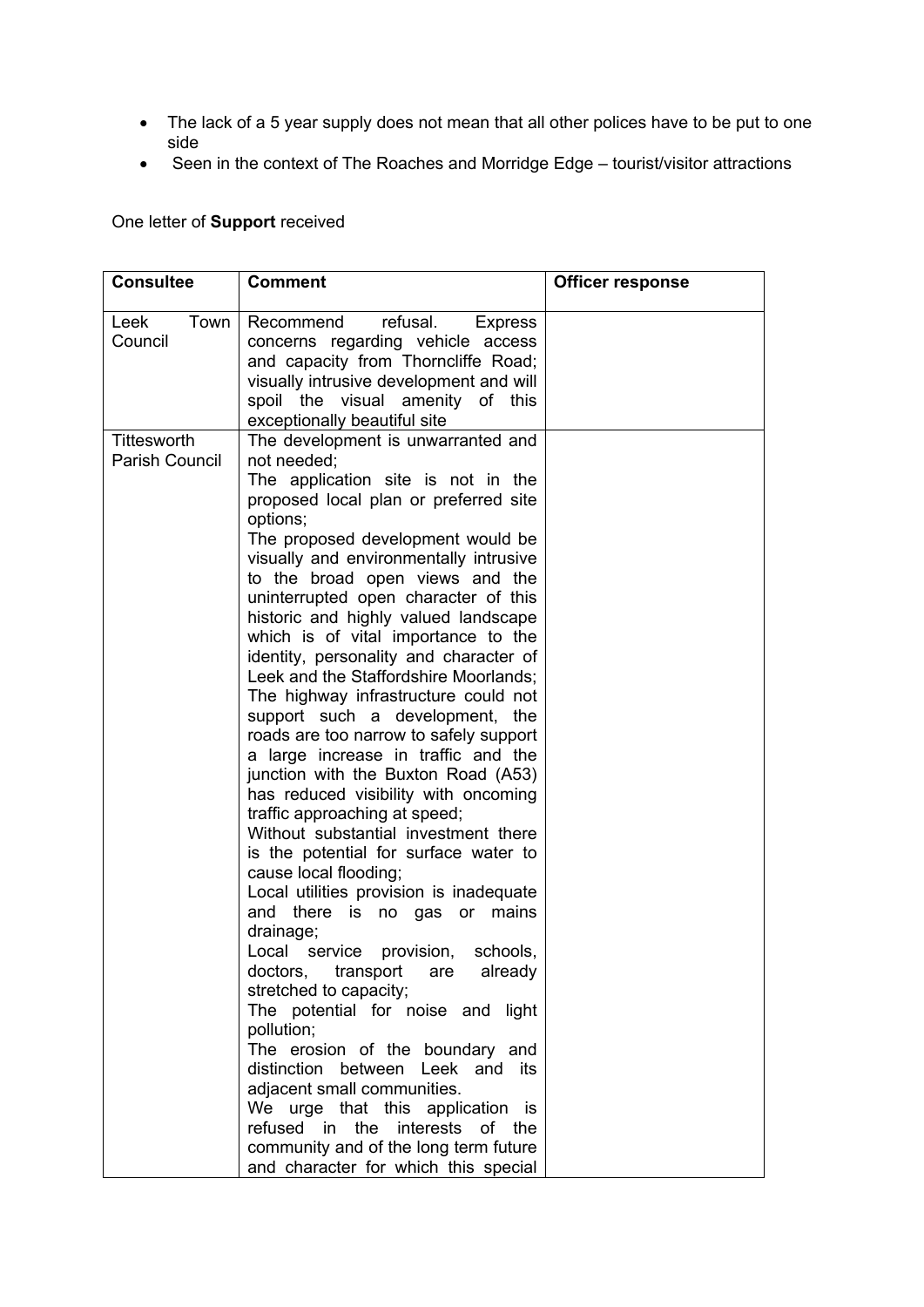|                                            | area between Leek and The Peak<br>National Park is renowned and indeed<br>advertised as a Tourism attraction.                                                                                                                                                                                                                                                                                                                                                                                                                                                                                                                                                                                                                                                                                                                                                                                                                                                                                                                                                                                                                                                                                           |  |
|--------------------------------------------|---------------------------------------------------------------------------------------------------------------------------------------------------------------------------------------------------------------------------------------------------------------------------------------------------------------------------------------------------------------------------------------------------------------------------------------------------------------------------------------------------------------------------------------------------------------------------------------------------------------------------------------------------------------------------------------------------------------------------------------------------------------------------------------------------------------------------------------------------------------------------------------------------------------------------------------------------------------------------------------------------------------------------------------------------------------------------------------------------------------------------------------------------------------------------------------------------------|--|
| Local<br>Highways<br>Authority             | Recommend refusal<br>lack<br>0f<br>on<br>information contained in submitted<br>Transport Assessment to<br>enable<br>assessment of impact and concern<br>that the development will compromise<br>the existing drainage system with<br>consequent increase in likelihood of<br>danger to highway users.<br>latest<br>Their<br>response to the<br>5 <sup>th</sup><br>information provided<br>the<br>on<br>October 2018 is awaited                                                                                                                                                                                                                                                                                                                                                                                                                                                                                                                                                                                                                                                                                                                                                                          |  |
| Ecology Officer                            | No objection subject to conditions                                                                                                                                                                                                                                                                                                                                                                                                                                                                                                                                                                                                                                                                                                                                                                                                                                                                                                                                                                                                                                                                                                                                                                      |  |
| <b>Trees</b><br>and<br>Woodland<br>Officer | In terms of relationship with existing<br>trees and hedgerows confirms<br>no<br>principle<br>objection in<br>subject<br>to<br>conditions. Notes that the Tree survey<br>suggests that to achieve the proposed<br>development internal<br>hedges<br>T <sub>2</sub><br>would need to be removed.<br><b>No</b><br>notable individual trees are proposed<br>for removal.<br>In terms of landscape and visual<br>impact strongly objects on grounds<br>that the location, scale and character<br>of the proposed development would<br>extremely<br>incongruous<br>be<br>and<br>intrusive in this context, and would<br>have major adverse visual impact on<br>a number of close, mid and longer<br>viewpoint<br>receptor<br>range<br>locations. Objects strongly<br>on the<br>grounds of serious harm to the local<br>landscape character, to the landscape<br>setting of Leek and its eastern rural<br>fringe, to views from the Peak District<br>National Park and to the setting of the<br>Peak District National Park which<br>would be caused by the significantly<br>incongruous appearance and the<br>major adverse visual impact which<br>would<br>result<br>from<br>the<br>proposed<br>development. |  |
|                                            |                                                                                                                                                                                                                                                                                                                                                                                                                                                                                                                                                                                                                                                                                                                                                                                                                                                                                                                                                                                                                                                                                                                                                                                                         |  |
| Open space                                 | Due to the proximity of The Waste<br>Open Space and Brough Park, we<br>would not look to secure any on site                                                                                                                                                                                                                                                                                                                                                                                                                                                                                                                                                                                                                                                                                                                                                                                                                                                                                                                                                                                                                                                                                             |  |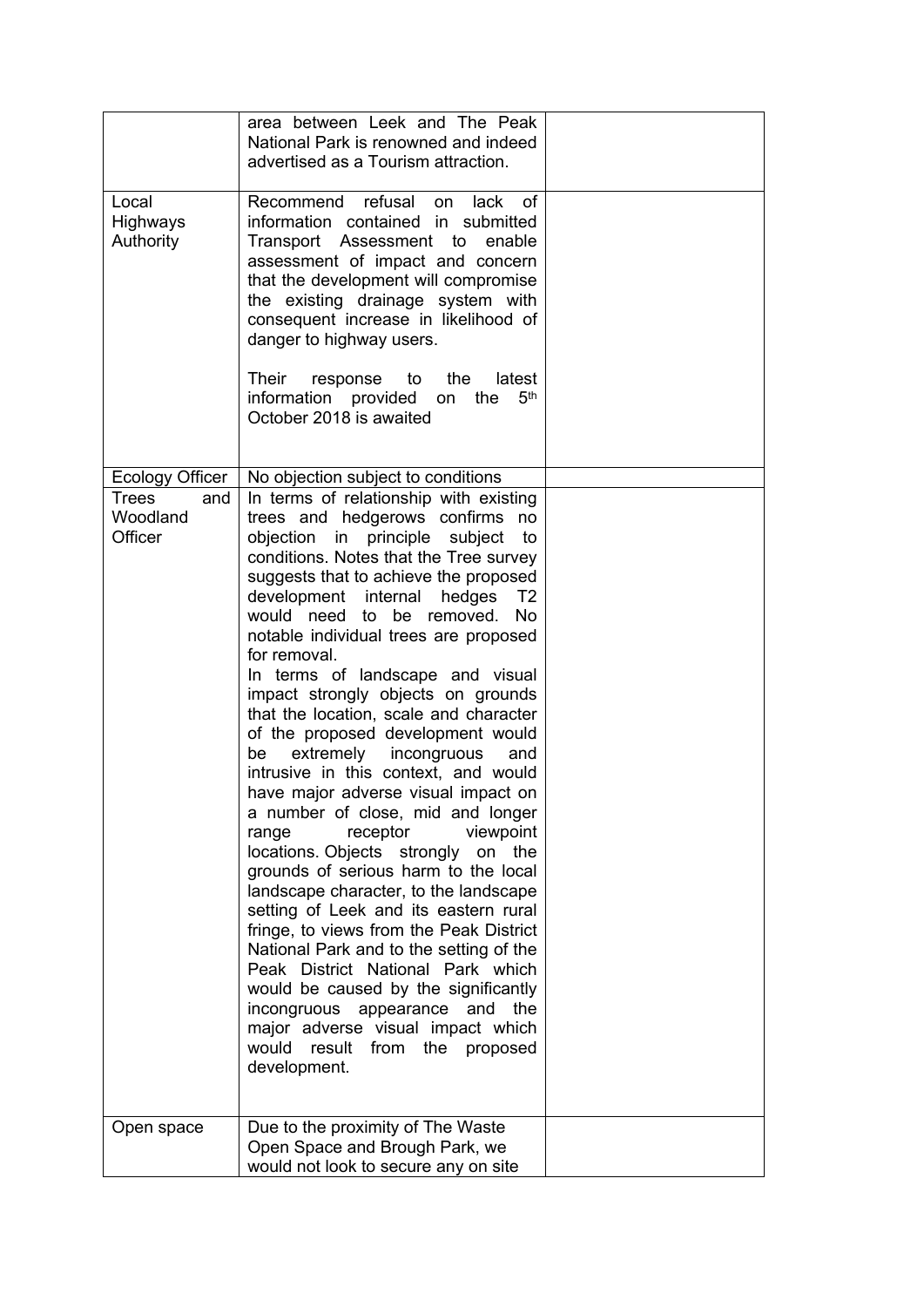|                                                 | play/open space or playing pitches.<br>Seek off site contributions for both<br>play and playing pitches, targeted at<br>Brough Park.                                                                                                                                                                                                                                                                                                                                                                                                                                                                                                                                                                                                                                                                                                                                                                                                                                                                         |  |
|-------------------------------------------------|--------------------------------------------------------------------------------------------------------------------------------------------------------------------------------------------------------------------------------------------------------------------------------------------------------------------------------------------------------------------------------------------------------------------------------------------------------------------------------------------------------------------------------------------------------------------------------------------------------------------------------------------------------------------------------------------------------------------------------------------------------------------------------------------------------------------------------------------------------------------------------------------------------------------------------------------------------------------------------------------------------------|--|
| Environmental<br><b>Health Officer</b>          | Objects on grounds of inadequate Air<br>Quality Assessment.<br>Comments on the latest AQA dated<br>October 2018 awaited and will be<br>reported at the meeting                                                                                                                                                                                                                                                                                                                                                                                                                                                                                                                                                                                                                                                                                                                                                                                                                                               |  |
| Senior<br>Regeneration<br>Officer               | Advises that 154 new homes in Leek<br>would provide the following economic<br>outputs:<br>a)The new householders occupying<br>each new house will spend some of<br>their income locally through shopping<br>and use of local services. National<br>research has identified that 34% of all<br>household expenditure is spent at<br>district level<br>below.<br>or<br>For this<br>development of 154 units this is<br>calculated at £1,445,752 per year.<br>b) Each new house will generate direct<br>jobs within the construction industry or<br>associated supply chain, of which<br>25% are likely to be locally based.<br>Indirect Jobs are also generated by<br>local spend in shops and services.<br>This is calculated at an additional<br>local job for every seven new homes.<br>Using<br>these<br>multipliers<br>this<br>development will generate 164 direct<br>jobs and 21 indirect jobs.<br>c) The development will also generate<br>approximately £28,291 council tax for<br>the area per annum |  |
| Peak<br><b>District</b><br><b>National Park</b> | Object due to the impact on the<br>setting of the National Park.<br>The application site is clearly visible<br>from the western boundary of the<br>National Park. Development would<br>very prominent<br>in<br>the<br>appear<br>landscape and would harm the flow of<br>landscape into and out of the park.<br>Whilst the site is relatively close to<br>Leek,<br>it<br>appears to be<br>visually<br>detached from the existing settlement<br>as it is the other side of the ridge line<br>that currently screens views of Leek                                                                                                                                                                                                                                                                                                                                                                                                                                                                              |  |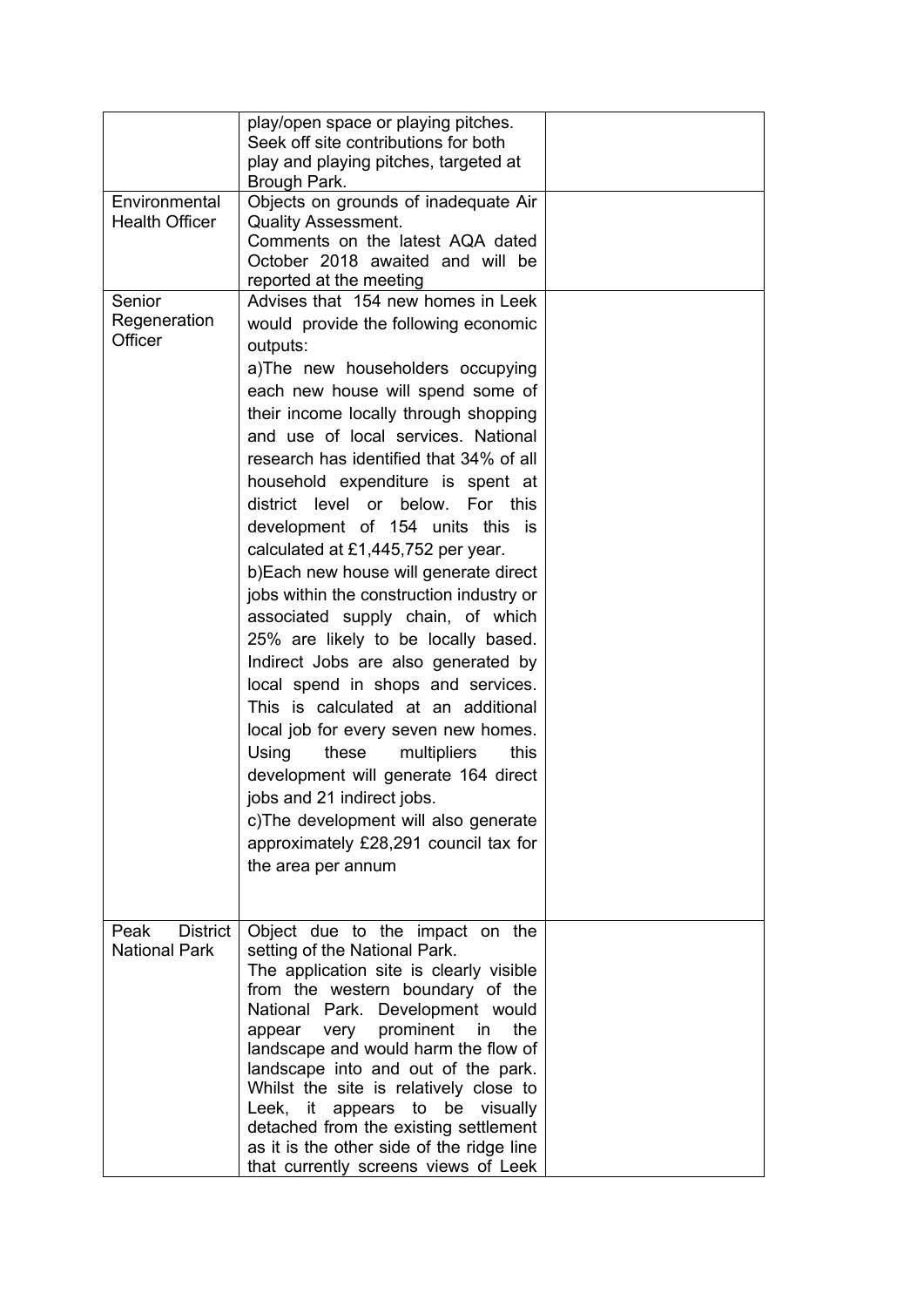|                                            | from within the National Park.<br>Residential development at the site<br>would erode the existing defined<br>settlement edge and would result in<br>the settlement appearing to encroach<br>towards the National Park, eroding<br>the important contribution that the<br>existing landscape make to the setting<br>of the National Park. The proposal<br>would therefore harm the special<br>landscape qualities of the National<br>Park. |  |
|--------------------------------------------|-------------------------------------------------------------------------------------------------------------------------------------------------------------------------------------------------------------------------------------------------------------------------------------------------------------------------------------------------------------------------------------------------------------------------------------------|--|
| Environment<br>Agency                      | Assess the proposal as having low<br>environmental risk. No comments to<br>make                                                                                                                                                                                                                                                                                                                                                           |  |
| Trent<br>Severn<br>Water                   | No objection subject to drainage<br>condition                                                                                                                                                                                                                                                                                                                                                                                             |  |
| Lead<br>Local<br>Flood Authority           | No objection subject to conditions to<br>ensure the development is carried out<br>in accordance with the submitted<br>Risk and Surface<br>Flood<br>Water<br>Assessment and<br>the<br>to<br>secure<br>mitigation measures out forward<br>therein                                                                                                                                                                                           |  |
| <b>SCC Minerals</b>                        | Initially raised a Holding objection as<br>part of the site lies within a Minerals<br>Safeguarding Area. The applicant<br>subsequently provided a Minerals<br>Desktop Study.<br>SCC have now moved to a position of<br>No Objection.                                                                                                                                                                                                      |  |
| <b>SCC Education</b>                       | Seek a contribution towards mitigating<br>the impact on local schools two of<br>which, Leek First School and Churnet<br>View Middle School are projected to<br>insufficient<br>have<br>space<br>to<br>accommodate the<br>likely demand<br>generated<br>by<br>the<br>proposed<br>development.                                                                                                                                              |  |
| Police<br>Architectural<br>Liaison Officer | No objection                                                                                                                                                                                                                                                                                                                                                                                                                              |  |
| <b>CPRE</b>                                | Object<br>New homes should<br>provided<br>be<br>through the plan-led system<br>Using<br>brownfield<br>land<br>before<br>greenfield clearly helps to achieve<br>environmental, social and economic<br>objectives: the key test for sustainable<br>development<br>Staffordshire Moorlands Council has<br>adopted a Local Plan. However<br>recognise the real problems caused<br>by the NPPF, in particular paragraph                        |  |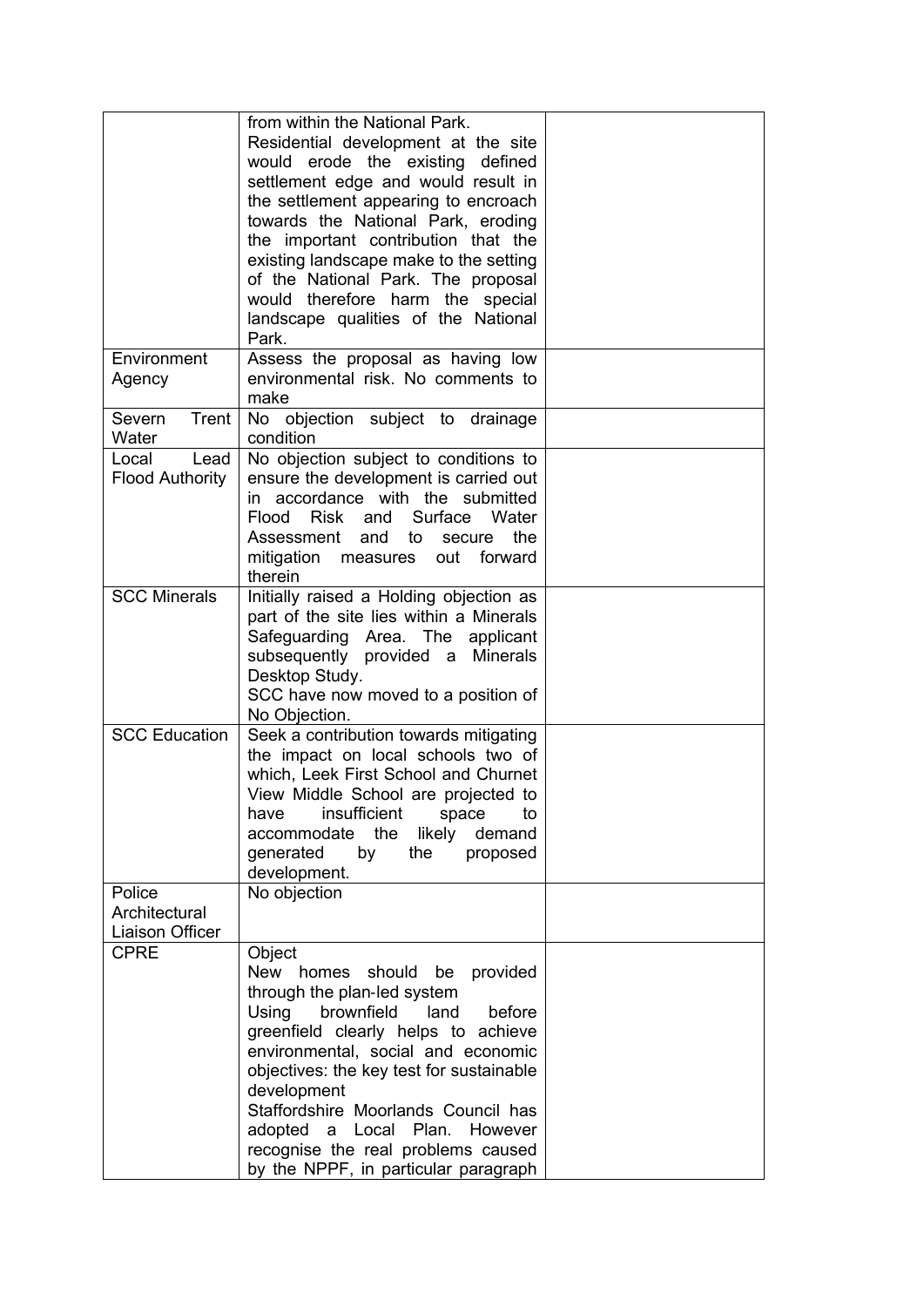| 49 which gives such over-riding          |  |
|------------------------------------------|--|
| importance to a 5 year + land supply.    |  |
| CPRE accepts that, beyond the            |  |
| development of brownfield urban          |  |
| sites, urban extensions potentially      |  |
| provide the most sustainable option      |  |
| for new Development but we consider      |  |
| the site to be an inappropriate location |  |
| for housing projecting into the open     |  |
| countryside and badly related to the     |  |
| town of Leek. It is development          |  |
| clearly outside (as distinct from        |  |
| adjacent to) developed areas. We         |  |
| would prefer to see the application      |  |
| refused as being an inappropriate        |  |
| development in the open countryside      |  |
| outside Leek; not complying with the     |  |
| Local Plan and the Preferred Options     |  |
| identified in the document published     |  |
| by your Council in July 2017 - which     |  |
| identified the most appropriate sites    |  |
| for additional housing in the District   |  |

# **7 OFFICER COMMENT AND PLANNING BALANCE**

### Principle of Development

7.1 As with all applications, the LPA is required to determine this application in accordance with the Development plan, unless there are material considerations which indicate otherwise and in determining these applications, it shall have regard to the provisions of the Development Plan, in so far as material to the application and to any other material considerations.

7.2 Core Strategy Policy SS1a establishes a 'Presumption in Favour of Sustainable Development' in line with the National Planning Policy (herein referred to as the NPPF) where: (1) planning applications that accord with policies within the Core Strategy will be approved without delay and (2) where there are no relevant policies or they are out of date, the Council will grant planning permission unless material considerations indicate otherwise considering:-

- I. Any adverse impacts of granting permission would significantly and demonstrably outweigh the benefits, when assessed against the policies in the NPPF taken as a whole, or,
- II. Specific policies in within the NPPF indicate that development should be restricted.

7.3 This is a greenfield site which lies outside the Saved development boundary of Leek. Leek is one of the three main towns in the District where the adopted Core Strategy seeks to focus most new development.

7.4 Policy SS5a sets out the strategy for the future growth and development of Leek. It seeks to consolidate Leek as the principal service centre and a market town by amongst other matters allocating a range of deliverable housing sites both within the urban area and, on land adjacent to the urban area. On sites adjacent to the urban area it says these shall be in locations which relate well to the urban area, can be assimilated into the landscape, and would help secure infrastructure improvements for the benefit of that part of the town.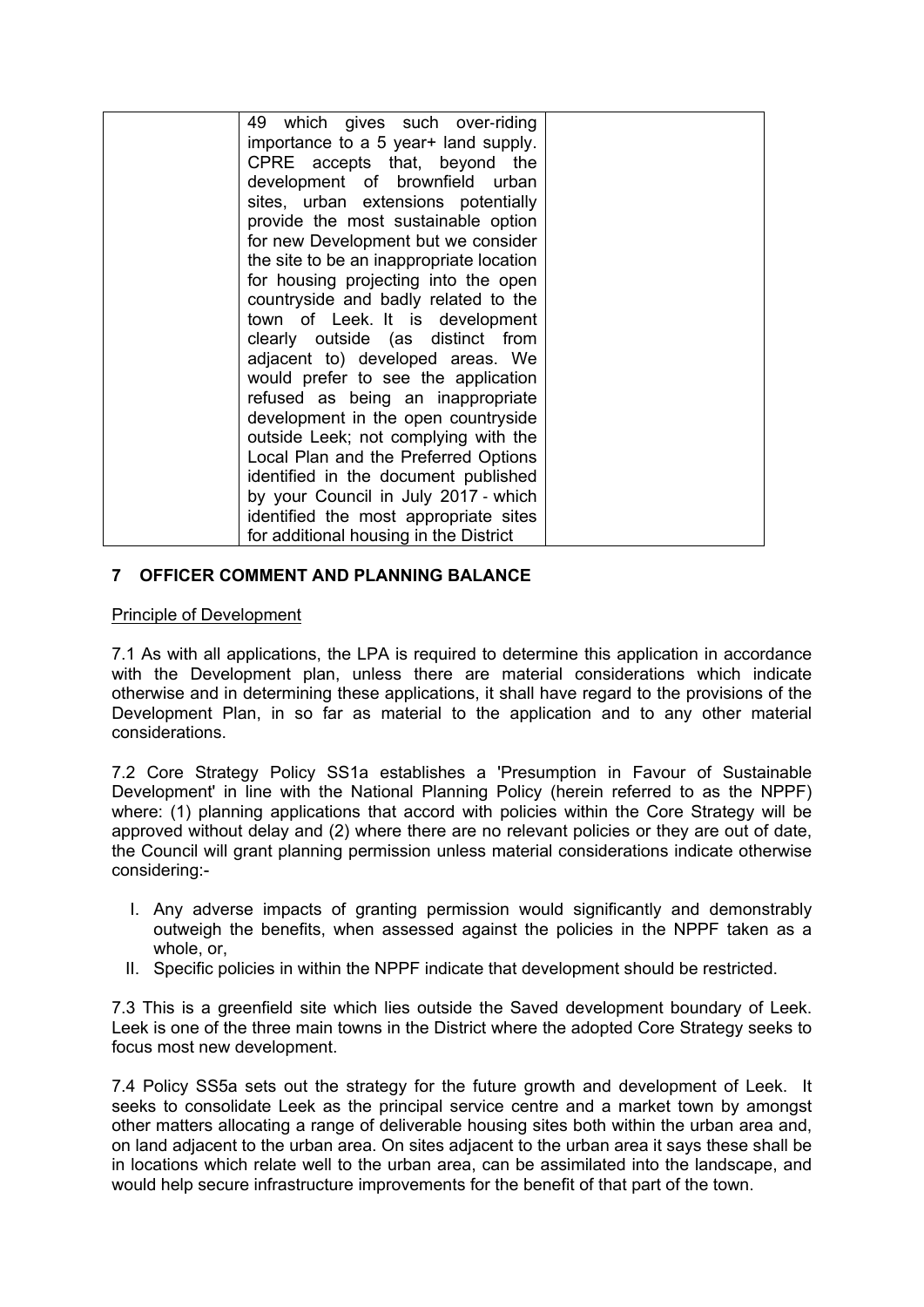Thus Policy SS5a does anticipate small extensions to the existing built up area of Leek in order to accommodate future growth. The issue is whether this is small scale and whether the site a) relates well to the urban area b) assimilates into the landscape and c) secures necessary infrastructure improvements; three mutually inclusive requirements for there to be compliance with this part of the policy and for the principle of development to be accepted. For the reasons discussed more fully below, this site is not considered to be small scale, nor does it relate well to the urban area and nor does it assimilate into the landscape. For these reasons the judgement is that the proposal does not comply with Policy SS5a. On the face of it therefore the principle of development in this location is not therefore acceptable.

7.5 However, there are other material considerations in the form of the NPPF. The Council's current housing supply is 1.99 years. The NPPF says at paragraph 11, footnote 7 that where a five year supply of deliverable housing sites can not be demonstrated, policies which are most relevant for determining the application are out of date and in these circumstances planning permission must be granted unless either the application of polices in the Framework that protect areas or assets of particular importance provides a clear reason for refusing the development proposed or the any adverse effects of doing so would significantly and demonstrably outweigh the benefits when assessed against the policies in the Framework taken as a whole. The latter is the so-called "tilted balance." These matters are returned to in the planning balance below

### Highways and access

7.6 Approval of access is sought at this stage. The proposal is to form a new access to serve the site from Thorncliffe Road.

7.7 A Transport Assessment accompanied the application. The Local Highway Authority (LHA) initially objected to the application on the grounds that the submitted document was fell significantly short of what was expected in terms of information and assessment.

7.8 In response to this objection the applicant submitted a Revised Transport Assessment on the 23rd October 2017 Given the substantive nature of this and the fact that traffic issues had featured heavily in the many letters of representation received, further publicity was carried out on this.

7.9 Having considered this Revised TA, the LHA issued a further recommendation for refusal on January 30th 2018. They advised that the Revised TA did not assess the impact of the development on the highway network beyond the proposed access and Buxton Road junction nor did it assess traffic impact through the town centre and at any other junction and route where the development will have an effect. They also commented that whilst visibility at the Thorncliffe Road/Buxton Road junction had been shown on a 2D plan it did not take into account the vertical alignment of A53 Buxton Road; visibility needed to be accurately measured. They also commented that an Independent Road Safety Audit would be helpful. They referred to the ditch on Thorncliffe Road which they said at the times of their visits contained flowing water and this also needed to be addressed. They also expressed concern about the accessibility of the site and lack of assessment of modes of travel other than the car including an assessment of actual walking and cycling distances to key local facilities and the suitability of walking as an option for all users.

7.10 The applicant submitted a further revised TA on the  $21<sup>st</sup>$  March 2018. This led to a further recommendation of refusal from the LHA dated 30<sup>th</sup> April 2018. The LHA advised that whilst updated slightly, the document still did not assess the impact of the development on the highway network beyond the proposed access and Buxton Road junction. Whilst AADT and percentages were quoted, the LHA advised that this did not demonstrate the effect of the proposed development on the town centre junctions or junctions on approaches at peak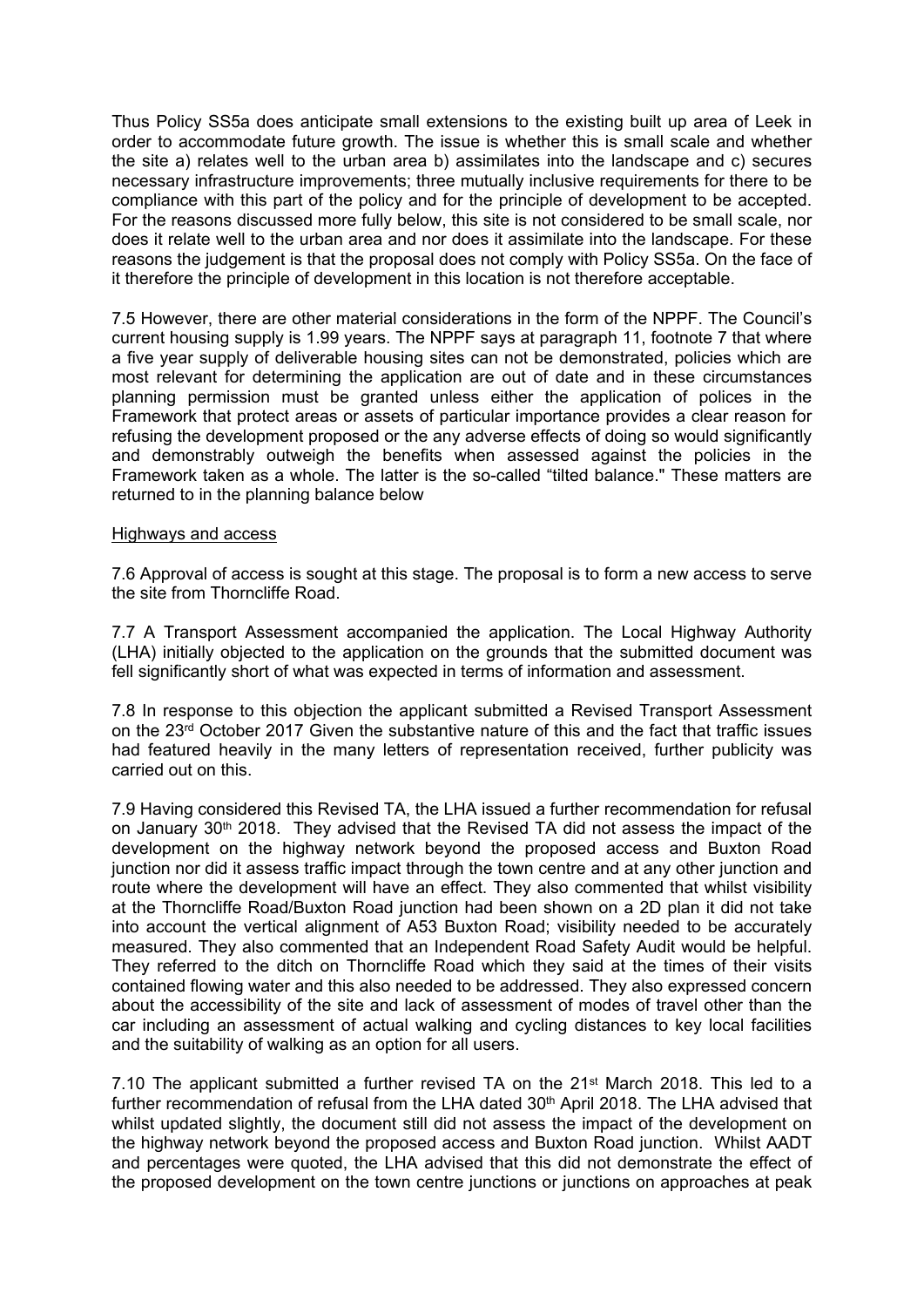hours. They further advised that visibility at the Thorncliffe Road/Buxton Road junction had now been shown on a vertical section taking into account the vertical alignment of A53 Buxton Road. It had demonstrated that visibility was substandard. The matter of drainage was not addressed nor they said was the matter of the sites accessibility.

7.11 A meeting was therefore convened between the LHA and the applicant on the 13<sup>th</sup> June 2018. Following this and on advice from the LHA, the applicant undertook further survey work. A revised TA was received by the Council on the 5<sup>th</sup> October 2018. The comments of the LHA on this document are awaited and will be reported at the meeting. This may lead to a change in recommendation from the LHA but at the time of writing this report the LHA's recommendation is one of refusal on the grounds outlined above. As such there is conflict with the relevant part of Policy DC1 and with T1 and with the NPPF.

7.12 Finally to note that an independent highway report has been submitted by Vectos on behalf of a number of local residents. The LHA has also had sight of this document.

### Landscape and Visual impact

7.13 This is an undeveloped greenfield site. Although on plan the site appears close to the edge of Leek it is apparent when on site that there is no visual or physical connection to the built up area of Leek.

7.14 The application is accompanied by a Landscape and Visual Impact Assessment. During the processing of the application and in response to adverse Officer comments in relation to landscape/visual impact, the applicant has submitted three further documents as follows:-

- Landscape and Visual Review (Dec 2017)
- Further viewpoints and Landscape and Visual effects (April 2018)
- Further visuals (October 2018)

All of these have been considered by Officers and are taken into account in the discussion/analysis below.

7.15 In the Churnet Valley Landscape Character Assessment, an evidence based document supporting the LDF, the site falls within landscape character sub type, Ancient Slope and Valley Farmlands, 5b, East Leek. Key characteristics of this landscape type of relevance to this application include strongly undulating or sloping landscapes cut by small scale steep sided stream valleys, small scale mainly ancient irregular fields bounded by trees, hedgerows and dry stone walls, extensive views from higher ground, isolated properties and narrow lanes. The main land use is given to be low intensity pastoral farming. Notable strengths of the landscape are given to include the small scale pastoral landscape. A notable threat to the landscape is the expansion of Leek into sensitive landscapes. Overall this landscape type is assessed to be a small scale and generally sensitive to change.

7.16 The applicants LVIA concludes that the site is not prominent, is at the lower part of the topography of the surrounding landscape and as such any potential impact on the PDNP is reduced. It says the development works with levels, utilises key views to give a distinctive residential proposal and represents a very small part of the wider landscape. Although it recognises that the development would suburbanise this part of the pastoral landscape it says it would relate well to Leek and form a logical extension to Leek. Overall the change to landscape character of this part of the landscape along Thorncliffe Road is given to be moderate/major significance of effect . in terms of the Councils CVLCA and sub type 5b, it says the proposal would result in only a very minor alteration to the landscape character area and a negligible magnitude of effect and significance of effect. It confirms that the effects would be permanent and irreversible. In terms of visual impact the greatest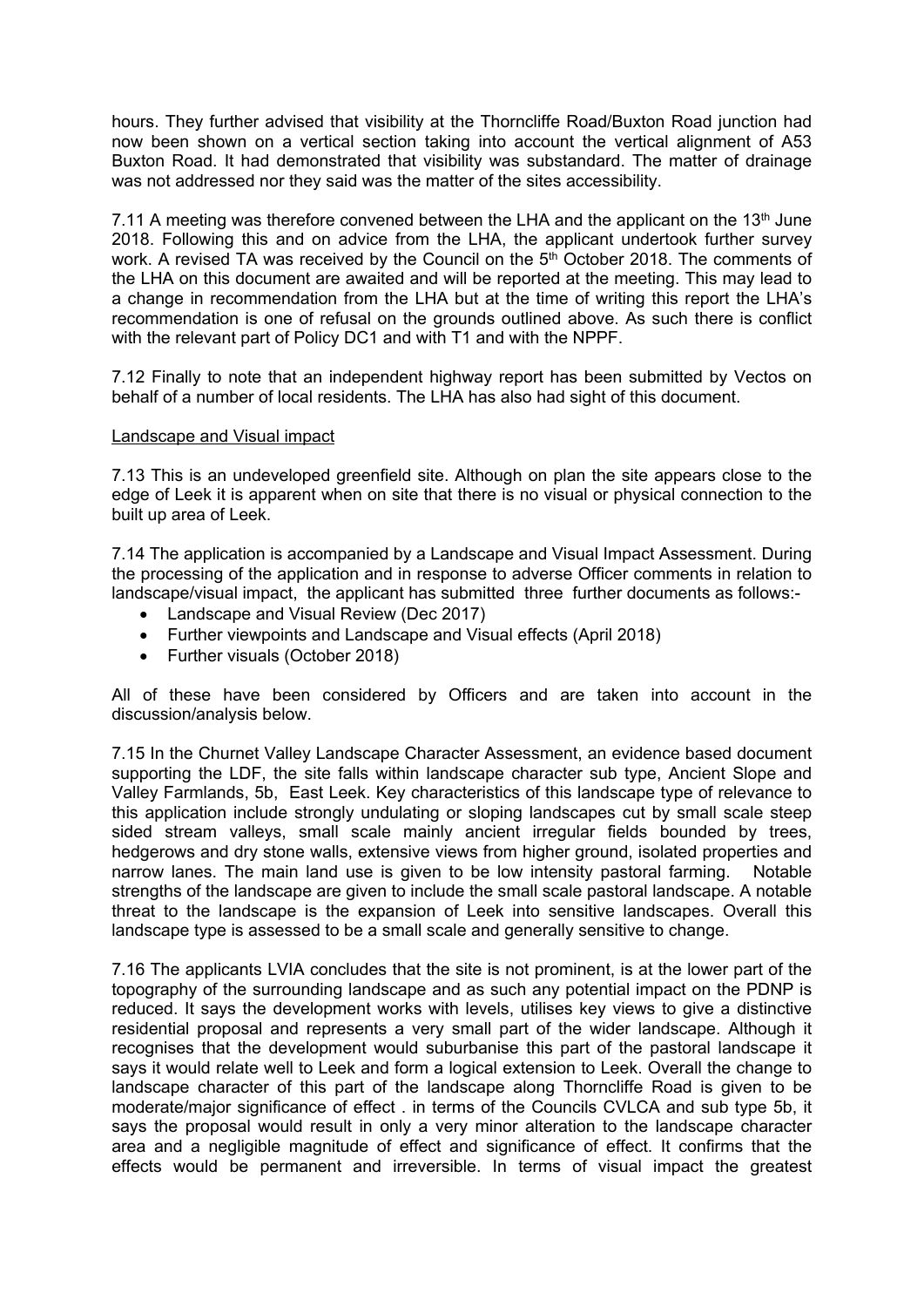magnitude of effect is from those receptors in close proximity to the site, including the 'attractive rural lanes' of Thorncliffe Road and Stile House Lane; Leek Town 21 Footpath adjacent to the southern boundary of the site; and the residential receptors, particularly to the west and north of the site. Beyond these receptors it says the views dissipate quickly within the landscape and whilst there are isolated views beyond those identified (as set down in Appendix D and chapter 5) these views would equate to a low or less magnitude of effect. There would be no heritage receptors that would have a significant impact and the PDNP would, in the main, remain unaffected. In recognises that in all cases the impact would be over the long term (5+ years), would be irreversible and thus any impact would be permanent. It says that there is however opportunity to offer mitigation and that following mitigation the expected visual effects will reduce with many of the views being unaffected. All of the identified visual effects are local in nature with no more than minor/negligible effects on the wider appreciation of the surrounding countryside's landscape and visual values

7.17 Officers response to the submitted LIVIA and information subsequently provided (see above for details) is as follows. As described above the application site comprises of three fields which are defined by traditional field boundary hedges and hedgerow trees. There are no urbanising or suburbanising influences directly affecting the site. When on site there is no physical or visual association with the built up area of Leek despite its proximity, largely due to the intervening ridge of The Mount and mature landscaping. There are some glimpsed views of the A52 but overall the landscape character of the site itself is strongly rural/ pastoral agricultural. Clear views into the site and across the site into the wider countryside are available from Thorncliffe Road, Stile House Lane and public footpath No. 21 (Leek Parish) which runs immediately adjacent to the southern boundary. The application site is seen in the context of surrounding fields and open countryside continuing to the north, east and south of the site, rising to the horizon of the prominent Morridge ridgeline approximately 2.2km to the east and the very notable skyline features of Ramshaw Rocks, Hen Cloud and The Roaches approximately 4.75km to the north and the conical summit of Shutlingsloe in the far distance approximately 13km to the north. As seen from the application site and its immediate vicinity, there are scattered dwellings, smallholdings and farmsteads within this close/medium range surrounding area, and some strongly linear areas of woodland generally along watercourses. Overall this landscape has a strongly rural/agricultural character. From the elevated landscape to the north and east including from within the Peak District National Park itself, there are what the Trees and Woodland Officer refers to as outstanding long distance views to the west over the area containing the application site. He also refers to Ramshaw Rocks, Hen Cloud and The Roaches all within the National Park and iconic visitor destinations from where there are also outstanding long distance views towards and well beyond the application site. These views include the upper reaches of the Churnet Valley with the ridgeline of Lask Edge beyond to the west terminating at Bosley Cloud above the Cheshire plain, Gun Hill closer to the west/north-west (itself also within the National Park) and Tittesworth Reservoir lying in the valley below, straddling the National Park boundary. In this context the Trees and Woodland Officer refers to this as a much valued, very high quality, large-scale landscape to which the area containing the application site strongly relates; the site lies is an area which is important to the setting of the National Park.

7.18 The Trees and Woodland Officer accepts the applicants conclusion that the proposed residential scheme would have limited direct effects on many of the individual physical features (trees, hedges, public rights of way ) other than the obvious replacement of grassland/pasture fields with new dwellings and hard surfaced roads. Field pattern would also be affected if, as suggested in the applicant's tree survey report, the internal hedgerows were removed. The applicant considers these changes to landscape in the wider context of the Landscape Character Type Sub Area 5b (Ancient Slope and Valley Farmlands – East Leek) and concludes that there would be only a very minor alteration to the overall landscape character area, and negligible magnitude and significance of effect.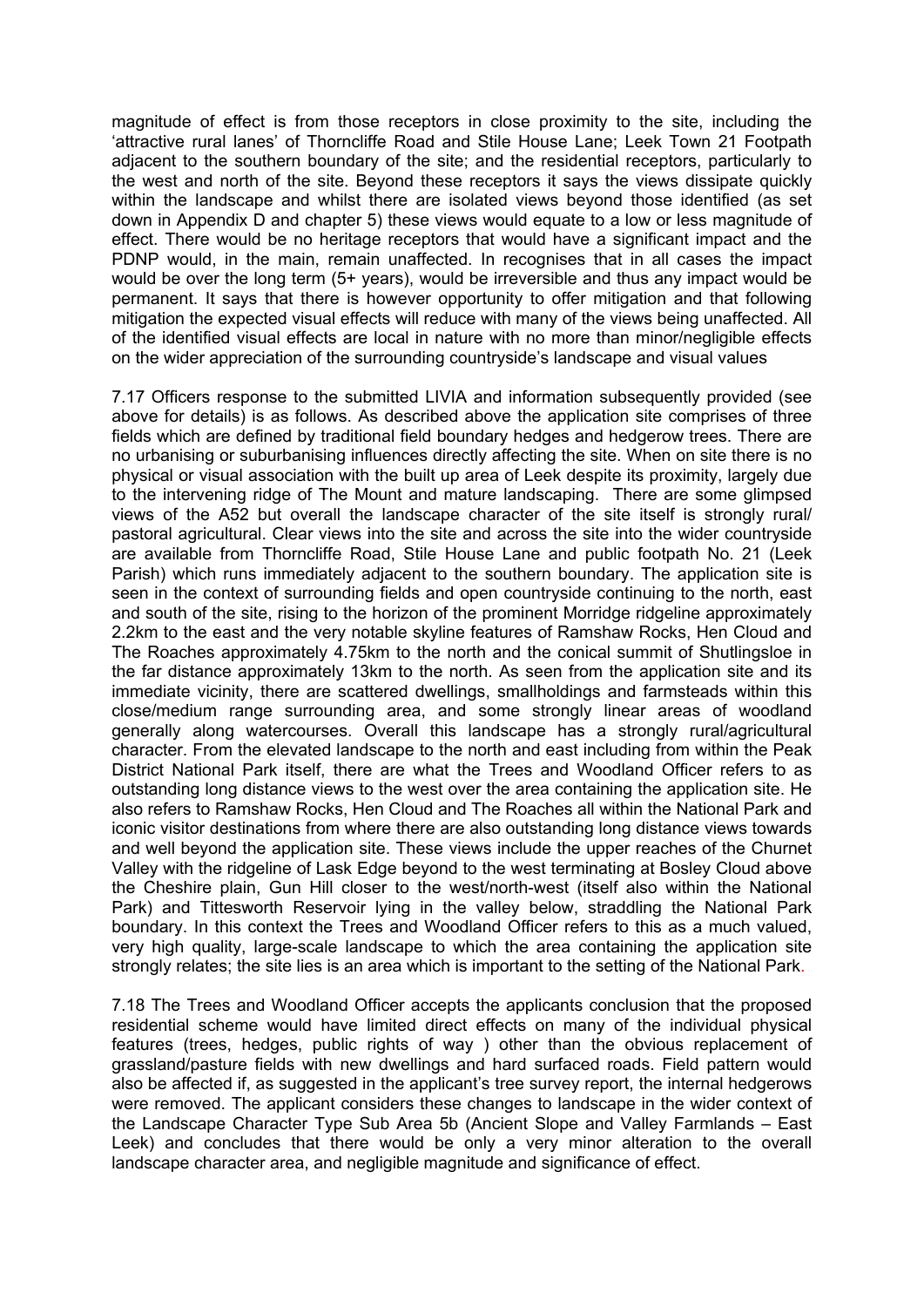However, as the Trees and Woodland Officer notes, at a more localised level i.e. the site itself and more immediate surroundings representing the visual context in which the proposal would be viewed in real life (as opposed to broader landscape planning assessments and strategies), the application would fundamentally change the visual character of the site from its present rural/agricultural character to one of a substantial suburban residential development, and this in turn would affect the surrounding landscape character. Given the existing character of the site and its surroundings, the proposed major development (over 100 dwellings) would be notably incongruous and would undoubtedly have suburbanising effects, and would clearly result in an expansion of Leek into sensitive landscapes on the fringe of the National Park. In Officers opinion it would be viewed as an isolated and standalone development rather than being "well-related to the existing settlement of Leek" as suggested by the applicant. It would adversely harm the high quality character of the local and wider landscape.

7.19 In terms of visual impact the applicant considers a number of viewpoints in the surrounding area. These have been considered by the Trees and Woodland Officer. He comments that in his opinion the applicants assessments considerably downplay the impact that residential development would have in some of the views, fails to acknowledge some views, disagrees with the magnitude of effect and significance of effect on a number of views and also commented that some of the photographs have been taken in rather hazy weather conditions. He also disagrees with the applicant that the proposed positive management of existing trees/hedges, the introduction of new landscape planting and creation of public access to the site would mitigate the impact which he refers to as significant and adverse.

7.20 Paragraph 172 of the NPPF says that great weight should be given to conserving and enhancing the landscape and scenic beauty in National Parks which have the highest status of protection in relation to these issues. Planning permission should be refused, it says for major development other than in exceptional circumstances, and where it can be demonstrated that the development is in the public interest. In addition Paragraph 170 refers to protecting and enhancing valued landscapes. It does not go on to define what constitutes a 'valued' landscape. However the scope and definition of the term 'valued landscape' has been considered in several cases notably the so called Stroud case (Stroud DC V SoS CLG 2015 EWHC 488). In this case Mr Justice Ouseley's said that to be 'valued' a landscape has to be more than just popular. It must have physical attributes which take it out of the ordinary. Policy DC 3 says that the Council will protect and where possible enhance local landscape and the setting of settlements in the District. It says it will do this by, amongst other matters resisting development which would harm or be detrimental to the character of the local and wider landscape or the setting of a settlement and recognising and conserving the special quality of the landscape in the Peak District National Park and ensuring development does nto adversely affect the wider setting of the National Park.

7.21 Drawing on this, it is considered that the application site is indeed part of a 'valued landscape'. The Trees and Woodland Officer also describes it as such. It is more than simply undesignated countryside. It has physical attributes which take it out of the ordinary. Objections from the PDNP, the CPRE, Leek Town Council, Tittesworth Parish Council and the many letters of representation all add weight to the view that this is indeed a valued landscape in terms of the NPPF.

7.22 For all of the reasons above, the conclusion is that the proposal would seriously and significantly harm local landscape character, the landscape setting of Leek and its eastern rural fringe, views from the Peak District National Park and the setting of the Peak District National Park (and thereby it's landscape and scenic beauty). There is conflict with Policy DC3 and the NPPF.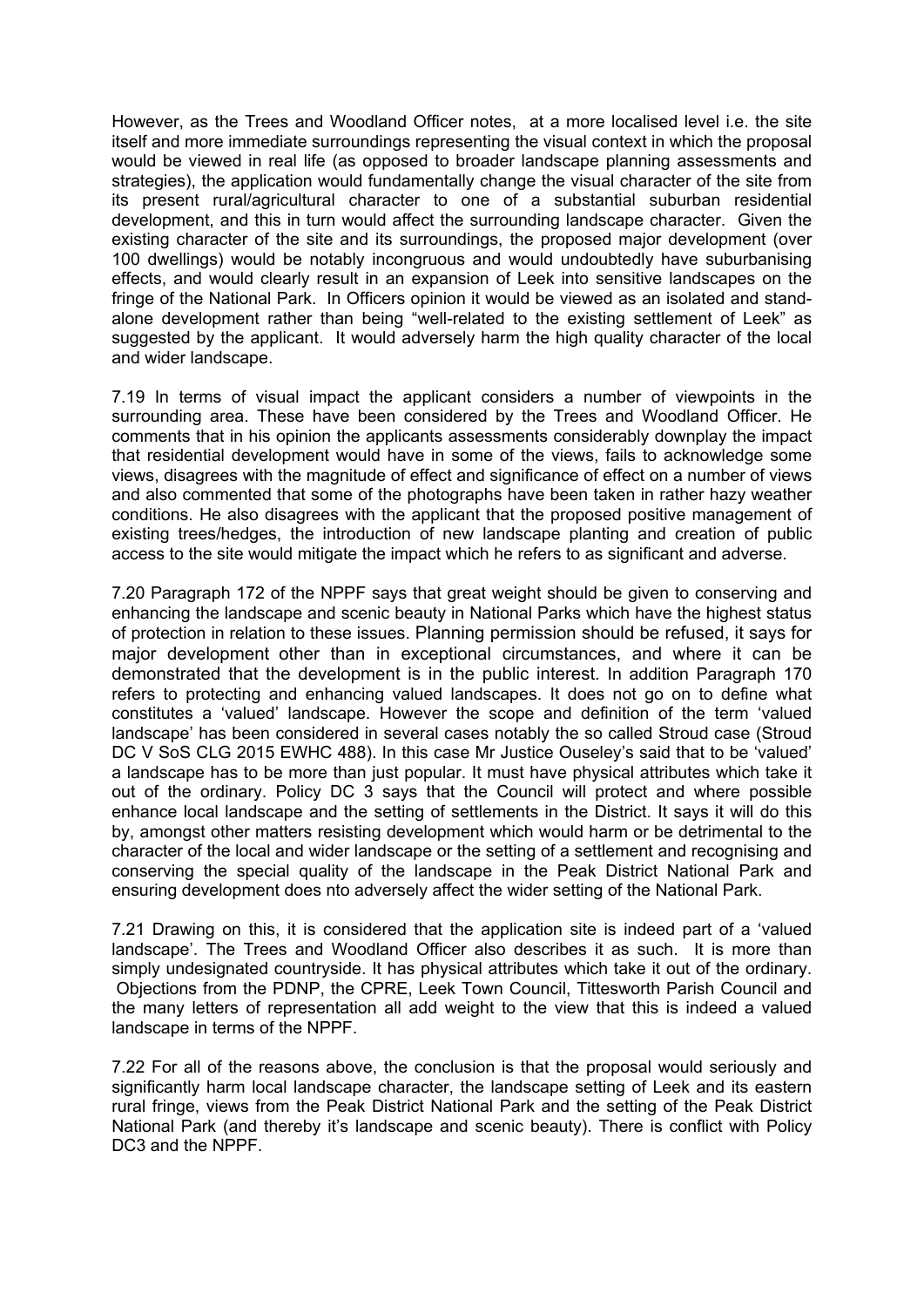### **Biodiversity**

7.23 The application is accompanied by a Preliminary Ecological Appraisal (PEA) – extended phase I habitat survey (dated April 2017). This concludes that the majority of the site is poor semi-improved grass land or improved grassland and that no protected or priority species were found. A further bat activity survey was carried out in July 2017 which revealed that hedgerows at the southern and eastern part of the site had the most bat activity . Hedgerow enhancement via tree planting and pond creation are advocated to increase foraging opportunities for bats together with a lighting strategy to mitigate likely impacts on bats by avoiding illuminating boundary hedgerows.

7.24 The Ecology Officer has considered the application and surveys. He raises no objection to the application but suggests a number of conditions. These will ensure through mitigation the protection of biodiversity interests during and after construction, including a requirement to carry out, as a precautionary measure, a Great Crested Newt survey and will secure biodiversity enhancements as part of the reserved matters application. With such conditions in place, the proposal is considered to comply with NE1 of the Core Strategy and advice in the NPPF.

### Affordable housing

7.25 Policy H2 requires that 33% of the total number of dwellings shall be affordable, to be secured as usual through a Section 106 Agreement. The applicant has confirmed that he is willing to accept this and has suggested a tenure spilt of 70% rent to 30% shared ownership. With this secured there is compliance with Policy H2 and the NPPF

### Flood Risk

7.26 The site lies within Flood Zone 1 which is land with the lowest probability of flooding. However given the size of the site and advice in the NPPF, a Flood Risk Assessment accompanied the application. This has been assessed by the Environment Agency, Local Lead Flood Authority and Severn Trent Water none of whom raise any objection to the application subject to the details for drainage and the mitigation measures proposed in the FRA being secured by condition.

7.27 During the course of the application an independent review of the submitted FRA was prepared by Vectos acting on behalf of local residents. This has been considered by the LLFA who advise that there is nothing in this report that gives reason to change their previous response i.e. no objection subject to conditions. They advise that flooding out of the site could easily be solved by making the attenuation pond larger. They also point to a further area of POS to accommodate this and the fact that in their recommended condition the amount of attenuation volume is left unspecified on the basis that volume might need to be increased. This would be a matter for the detailed design stage. However for this outline application the FRA establishes that an adequate SUDS scheme is possible for the site. The detailed design can be appropriately conditioned and for these reasons and with conditions in place, the proposal is considered to comply with Policy SD4 and the NPPF.

### Mineral Safeguarding

7.28 The application site falls partially within a Minerals Safeguarding Area for superficial sand and gravel deposits. Paragraph 144, of the NPPF and Policy 3 of the recently adopted Minerals Local Plan for Staffordshire (2015 – 2030), aim to protect mineral resources from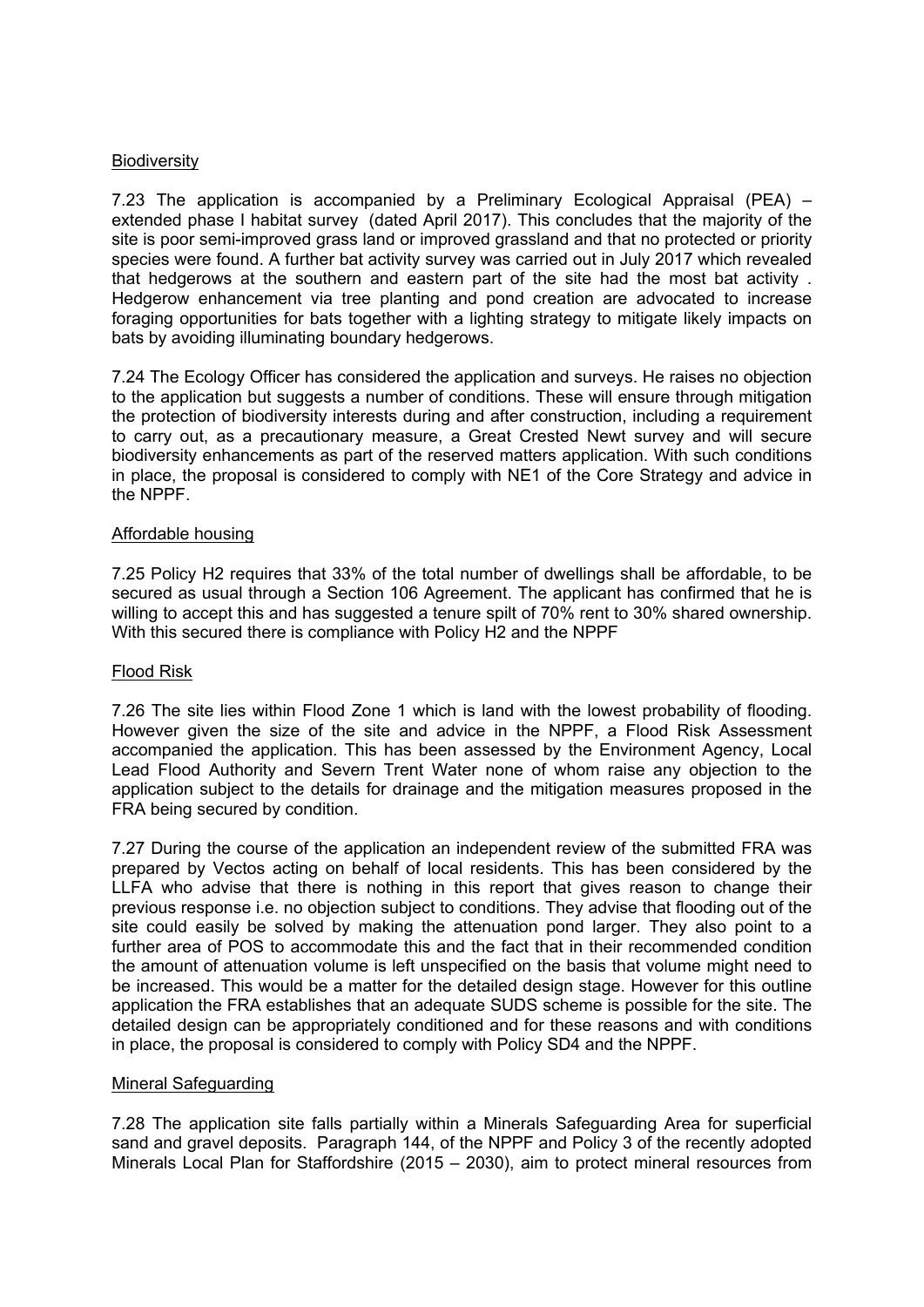sterilisation by other forms of development as well as safeguarding permitted mineral operations from undue restrictions.

7.29 Staffordshire County Council (Minerals and Waste Planning Authority) initially issued a Holding objection due to the lack of any information submitted to enable the impact of the development on any underlying mineral resources to be assessed. In response to this the applicants provided a Minerals Desktop Study which has been further considered by the SCC. They advise that on the basis of the further information submitted it is reasonable to conclude that the proposed development would not lead to the sterilisation of an important mineral resource and because of this their holding objection is removed and no objection raised. For these reasons there is compliance with Policy 3.2 of the INERALS Local Plan and advice in the NPPF.

### Amenity – air quality, noise, construction impacts

7.30 The EHO initially objected to the application on grounds that no information had been provided to assess the potential impacts from the development on local air quality. The main cause for air pollution in Leek Town centre is via traffic emissions. As discussed above the initial TA's did not assess the impacts of traffic from the development on Leek town centre and it was this that led in part to the recommendations of refusal from the LHA. If the TA hasn't assessed traffic through Leek it follows that the Air quality assessment is similarly not robust. A Revised Air Quality has been submitted with the latest TA (October 5<sup>th</sup> 2018). This has been reviewed by the Environmental Health Officer who advises that the report is suitably robust and it is accepted (subject to the date being accepted by the LHA) that the proposal will have only a negligible effect impact on Leek air quality from transport sources. However, he goes on to say the development does not offer any air quality improvements. It is therefore considered appropriate that the developer should offer electric vehicle charging points at properties, to give potential purchasers the opportunity to purchase low emission electric vehicles to potentially offset this slight increase in emissions. This could be conditioned.

## Developer Contributions

7.31 In order to mitigate the impact of the development on existing infrastructure, particularly local open space provision and local school capacity and in accordance with the adopted SPG Developer Contributions, the following are sought

7.32 Open space - Due to the proximity of The Waste Open Space and Brough Park the Project Officer advises that she would not be looking to secure any on site play/open space or playing pitches but would be seeking off site contributions for both play and playing pitches, targeted at Brough Park. She advises that the play area in Brough Park is very old and has little play value and is great need of refurbishment. She says that this is a key designation park in the town of Leek which will undoubtedly be used by new residents from this development. Similarly, in terms of playing pitches, both the tennis courts and bowling greens in this key park require improvement. The contributions would be based on bed spaces and calculated based on the open space formula and prevailing costs.

7.33 Education – The Schools Organisation team (SCC) advise that a development of this size could result in demand for first, middle, high school and sixth form places. They advise that Leek First School and Churnet View Middle Schools are projected to have insufficient space to accommodate the likely demand from pupils generated by the development and therefore a request will be made towards First and Middle School places. Leek High Specialist Technology School is projected to have sufficient space to accommodate the likely demand from pupils generated by the development and therefore no request will be made towards High School and 6th Form places. A contribution is therefore sought to be based on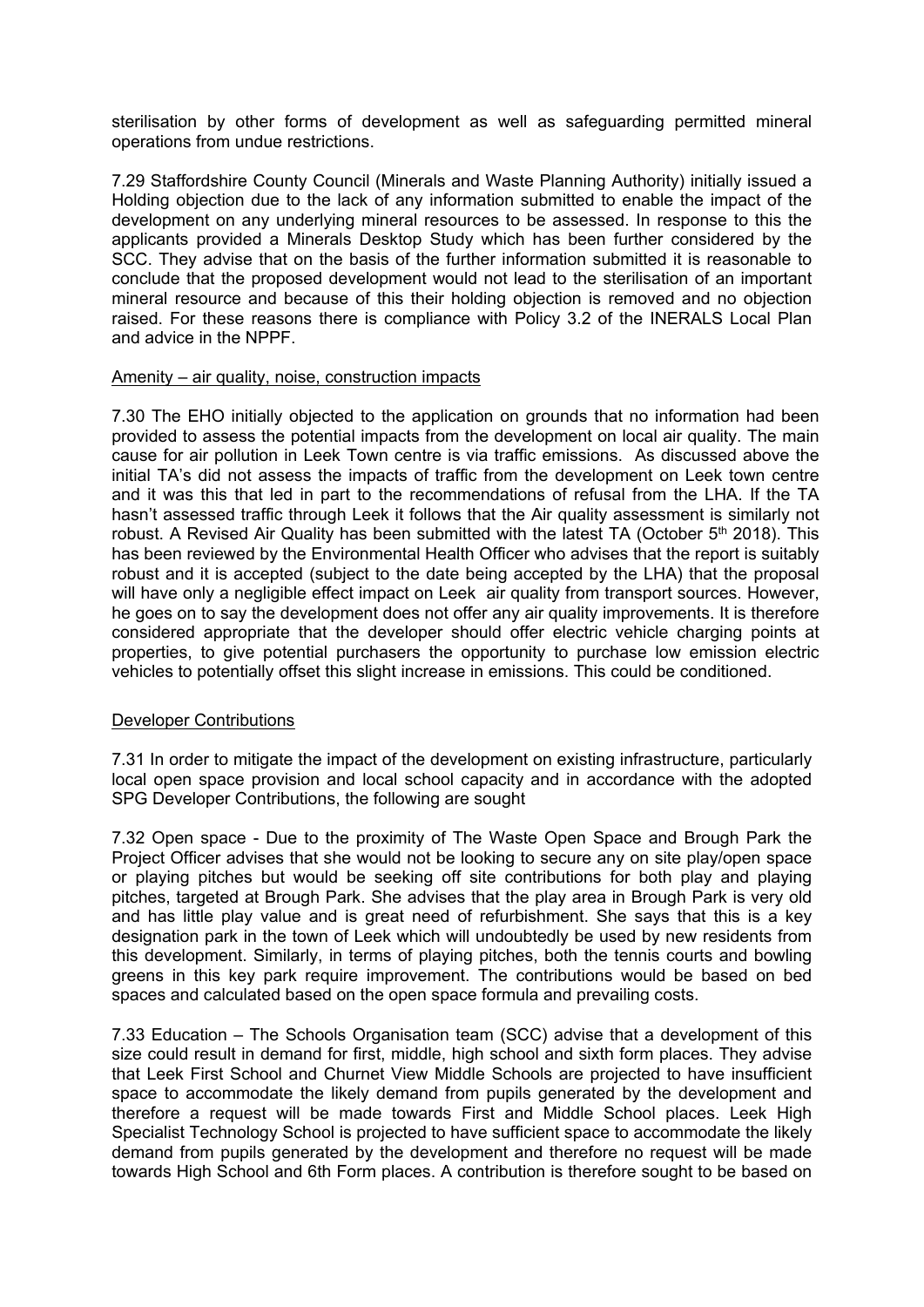the usual formula once numbers are known. This would need to be secured through a Section 106 Agreement.

With a Section 106 Agreement in place to secure these matters there is compliance with Policy C1.

#### Economic benefits

7.34 In order to assess the economic impact of the development and using data supplied by the applicant in the application and applying the Council's approved multipliers the Regeneration Officer comments that the economic outputs are likely to be the additional spend in the local economy (£1.4 million approx. per annum), 164 direct jobs and 21 indirect jobs from construction, supply chain, local spend in shops and services and £28 291 Council tax per annum.

#### Planning Balance

7.35 Planning applications must be determined in accordance with the Development Plan unless material considerations indicate otherwise

7.36 As set out above, the proposal is not in accordance with the Development Plan. There is conflict with Policy SS5a which is the Leek development strategy and substantial harm has been identified to the character and appearance of the area including the adverse impact on the National Park and its setting, thus conflict with Policy DC 3. There is also an outstanding objection from the Local Highway Authority and conflict with Policy DC1 and T1.

7.37 However the NPPF is a material consideration of weight in the determination of this application. It sets out a presumption in favour of sustainable development. For decision taking it says at paragraph 11 that where those polices which are the most important for determining the application are out of date (as in this case because the Council can not demonstrate a 5 year deliverable supply of housing) planning permission should be granted unless the application of polices in the Framework that protect areas or assets of particular importance provides a clear reason for refusing the development proposed. Footnote 6 confirms that such polices include those relating to a National Park. As discussed above, there would be significant harm to views from the Peak District National Park and the setting of the National Park. Paragraph 172 says that great weight should be given to conserving and enhancing the landscape and scenic beauty in National parks which have the highest status of protection in relation to these issues. It says that planning permission should be refused for major development other than in exceptional circumstances, and where it can be demonstrated that the development is in the public interest. However, in this case the public interest is not overriding for the reasons set out in paragraph 7.38. There is, in this case a clear reason for refusal. The 'tilted balance' is disengaged and the application should be refused.

7.38 Even if the alternative view is taken that footnote 6 does not apply, then paragraph 11 says that permission must be granted unless the adverse impacts of doing so would significantly and demonstrably outweigh the benefits when assessed against the policies in the Framework taken as a whole. The proposal would deliver economic benefits through the construction of the dwellings and once completed through extra spending power in the local economy and increased Council tax receipts. Moderate weight is attached to this. The provision of housing in circumstances of a chronic housing under supply attracts very significant weight. The application also proposes to reserve 33% of the total number of dwellings as affordable homes in line with policy and this too is a weighty social benefit of the proposal. However the harm to the character and appearance of the area including the adverse impact on the National Park and its setting as discussed above would be significant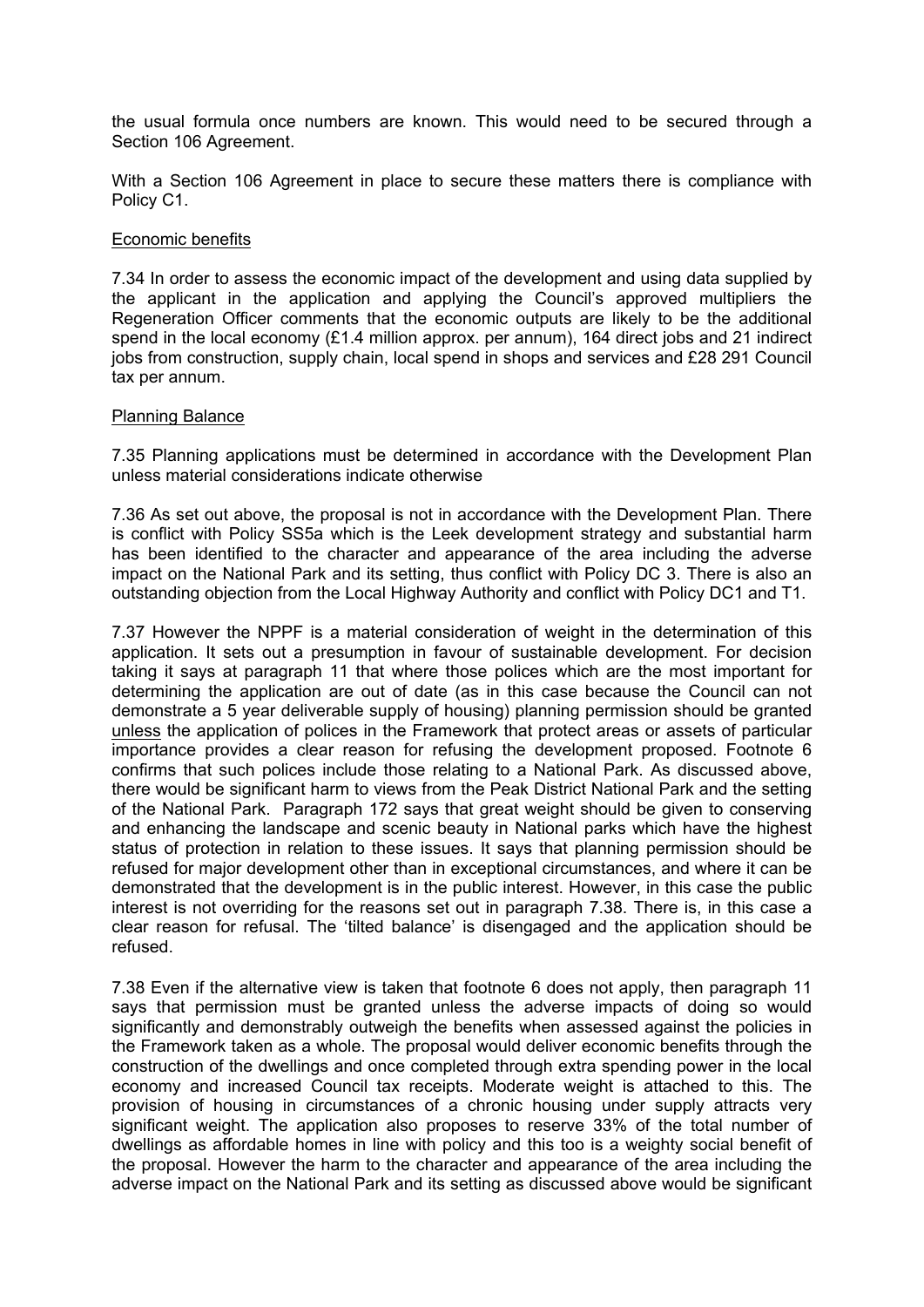and substantial. There is also an outstanding highway objection. It is possible as noted above that this matter may be satisfactorily addressed in the amended information submitted. At the time of writing this report it remains a reason for refusal; reflected in the recommendation below. Even if the highway reason is satisfactorily addressed the significant harm to the character and appearance of the area including the adverse impact on the National Park and its setting is considered to be significant and demonstrable and alone outweighs any benefits that housing would deliver in this particular case. In this scenario also the application should be refused.

## **8 RECOMMENDATION**

- **A. That planning permission be refused for the following reasons:-**
- **1. This is a greenfield site. It consists of open pasture land. From the site there is no physical or visual connection with the built up area of Leek. It is very much part of an open landscape which forms the setting to the Peak District National Park (PDNP) with the site seen in the context of view of a large scale open landscape and a number of iconic visitor destinations within the PDNP, Ramshaw Rocks, Hen Cloud for example. For these reasons it displays physical attributes which make it a valued landscape. The application would fundamentally change the character and appearance of the site from its present rural/agricultural character to one of a substantial suburban residential development, and this in turn would affect the surrounding landscape character. It would be notably incongruous and would undoubtedly have suburbanising effects, and would clearly result in an expansion of Leek into a sensitive landscape on the fringe of the Peak District National Park resulting in harm to views from the Park, its setting and special qualities. It would be viewed as an isolated and stand-alone development rather than being "wellrelated to the existing settlement of Leek" as suggested by the applicant. It would adversely harm the high quality character and appearance of the local and wider landscape. Reference in the application to the proposed positive management of existing trees/hedges, the introduction of new landscape planting and creation of public access to the site would not, it is considered mitigate the impact of the development which is considered to be significant and adverse. There is as such conflict with Policy DC3 of Staffordshire Moorlands Core Strategy DPD and the NPPF which seeks to preserve and enhance valued landscaped and attaches great weight to conserving and enhancing landscape and scenic beauty in National Parks.**
- **2. Insufficient information has been received to demonstrate that the proposed development will have an acceptable impact on the highway network, that safe and suitable access can be achieved for all users and that the existing drainage system will not be adversely compromised by the development. As such there is conflict with the relevant part of Policy DC1 and T1 of the Staffordshire Moorlands Core Strategy DPD and the NPPF**
- **3. Whilst it is acknowledged that the Council cannot demonstrate a 5 year supply of housing, and therefore policies which are most important for determining the application are out-of-date, the application of policies in the Framework relating to National Parks provide a clear reason for refusing the proposed development. Notwithstanding this it is considered that the benefits of the provision of housing, including the social and economic benefits are significantly and demonstrably outweighed by the harm arising to valued landscape, the landscape and scenic beauty of the National Park the impact on the highway network and failure to provide safe and suitable access.**